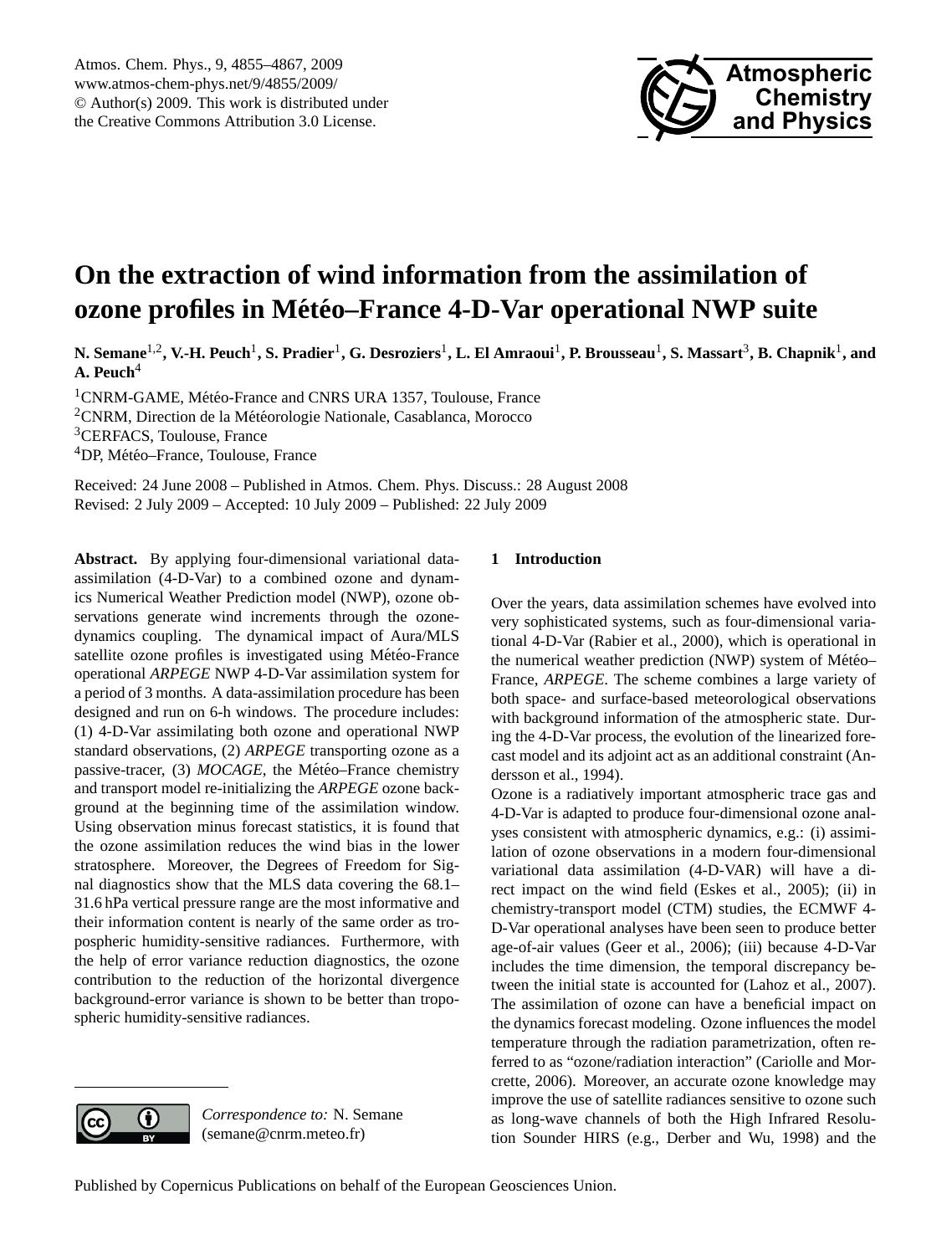Advanced Microwave Sounder AMSU-B (e.g., [John and](#page-12-3) [Buehler,](#page-12-3) [2004\)](#page-12-3). In addition to these potential benefits, 4-D-Var ozone assimilation can improve the wind field through dynamics-ozone coupling. This takes advantage of the fact that the photochemical lifetime of ozone is relatively long in the upper troposphere-lower stratosphere (UTLS) region where vertical and horizontal motions associated with synoptic scales systems lead to similar ozone and isentropic potential vorticity (IPV) anomalies [\(Reed,](#page-12-4) [1950;](#page-12-4) [Danielsen,](#page-11-4) [1968;](#page-11-4) [Davis et al.,](#page-11-5) [1999;](#page-11-5) [Semane et al.,](#page-12-5) [2002\)](#page-12-5). This could bring a valuable correction of model uncertainties in the UTLS region. [Daley](#page-11-6) [\(1995\)](#page-11-6) highlighted the feasibility of inferring dynamical information on wind fields from the assimilation of chemical constituent observations, given sufficiently dense, frequent and accurate measurements. [Riishøjgaard](#page-12-6) [\(1996\)](#page-12-6) demonstrated the use of ozone measurements to reconstruct the flow field in a barotropic vorticity equation model. The study of [Holm et al.](#page-12-7) [\(1999\)](#page-12-7) showed in detail the wind-ozone coupling in a 4-D-Var system. [Peuch et al.](#page-12-8) [\(2000\)](#page-12-8) demonstrated the dynamical impact of total ozone column observations in Observing System Simulation Experiments (OSSEs) using the *ARPEGE* 4-D-Var suite. All studies agree that two prerequisites for producing a beneficial interaction between the ozone and wind fields within 4-D-Var are the use of high quality observations and background ozone fields. These have proven to be very strong constraints and, up to now, few results obtained with actual ozone observations have been presented. In this work, the dynamical impact of ozone 4- D-Var assimilation is thus investigated within a framework in which *ARPEGE* is run during a period of 3 months from 23 January to 22 April 2006 with the following input:

- **–** Frequent and accurate UTLS ozone profiles from the Microwave Limb Sounder (MLS) aboard the Aura satellite with a vertical resolution of 2.7 km in the UTLS and a horizontal resolution of 165 km [\(Waters et al.,](#page-12-9) [2006\)](#page-12-9).
- **–** Ozone background provided by *MOCAGE*, a comprehensive chemistry and transport model (CTM) of Météo–France ([Peuch et al.,](#page-12-10) [1999\)](#page-12-10). This background is consistent with dynamical fields of ARPEGE as MOCAGE is driven by ARPEGE dynamics.

The observation minus forecast (OMF) statistics are used to examine how the wind fields are affected by the assimilation of MLS data. In addition, the information content of MLS data is examined by using the Degrees of Freedom for Signal diagnostics. With the help of the error variance reduction diagnostic of [Desroziers et al.](#page-11-7) [\(2005\)](#page-11-7), the reduction of the initial background error variance of wind fields due to MLS ozone data assimilation is also described. The results are compared to humidity-sensitive radiances of HIRS and AMSU-B sounders. The paper is outlined as follows: Sect. 2 presents the MLS ozone assimilation procedure, Sect. 3 describes the dynamical impact of ozone data, and Sect. 4 summarizes the results and discusses their implication.

## **2 MLS ozone assimilation procedure**

Thanks to the 4-D-Var assimilation process, ozone observations affect not only the analysis of the ozone field itself, but also the analysis of the wind field through the adjoint of the ozone advection model. In this study, the 4-D-Var ozonewind relationship within the assimilation window is, thus, investigated in an univariate approach in which the wind and ozone are only coupled via the tracer transport equation and not via the background error covariances. According to [Peuch et al.](#page-12-8) [\(2000\)](#page-12-8), ozone observations will improve the wind field only if they are sufficiently accurate and numerous, if the linearized ozone advection model is appropriate for simulating time-space evolution over the assimilation window and finally if the background is consistent with the observations. The 4-D-Var experiment carried out in this study attempts to meet these requirements as closely as possible through the use of MLS observations and ozone background derived from the *MOCAGE* CTM at the beginning of each 4-D-Var *ARPEGE* data-assimilation cycle.

## **2.1 MLS measurements**

The Aura satellite was launched on 15 July 2004 and placed into a near-polar Earth orbit at ∼705 km. It orbits the Earth around 14 times per day. The MLS instrument aboard Aura uses the microwave limb sounding technique to measure chemical constituents between the upper troposphere and the lower mesosphere. It is an advanced version of the MLS instrument on the Upper Atmosphere Research Satellite (UARS). This is because it provides more dense spatial coverage with its daily 3500 profiles, between 82◦ N and 82<sup>°</sup> S, while UARS MLS could only produce up to 1300 every day. In addition, Aura MLS ozone profiles are retrieved with a horizontal resolution of 165 km and a typical vertical resolution of about 2.7 km in the stratosphere [\(Froide](#page-11-8)[vaux et al.,](#page-11-8) [2006;](#page-11-8) [Jackson,](#page-12-11) [2007;](#page-12-11) [Stajner et al.,](#page-12-12) [2008;](#page-12-12) [Feng](#page-11-9) [et al.,](#page-11-9) [2008\)](#page-11-9). Although Aura MLS observations contain useful information on ozone concentrations between 316 hPa and 0.1 hPa, only the data between 215.4 and 0.46 hPa are recommended for scientific research. Precision is around 20–50 ppbv (parts per billion by volume) and 0.1–0.2 ppmv (parts per million by volume) in the vertical ranges 215.4– 22 hPa and 21.5–0.46 hPa, respectively (Waters et al., 2006). In this study, the first publicly available Aura MLS dataset, version 1.5, of ozone profiles from 23 January to 22 April 2006, is used. As high biases exist at 215.4 hPa for equatorial latitudes, data for this level covering the 30◦ N–30◦ S latitude range are discarded. The observational error in the used data-assimilation experiment is prescribed directly from the precision estimate supplied with the Aura MLS data; no bias correction is applied.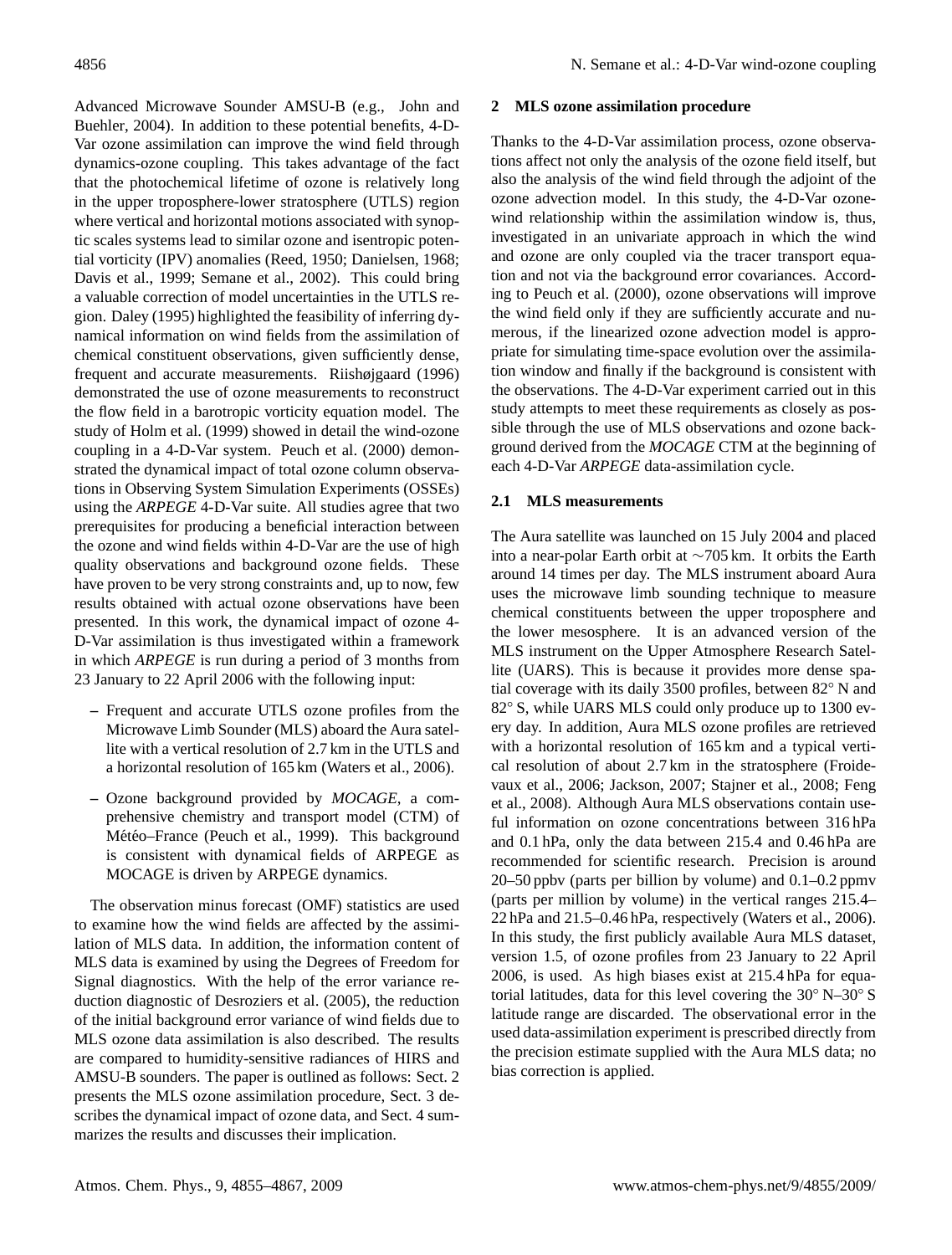## **2.2** *MOCAGE* **model**

*MOCAGE* (*MOdèle de Chimie Atmosphérique à Grande Echelle*) is a three-dimensional chemistry transport model of the troposphere and stratosphere. It provides a number of optional configurations with varying domain geometries and resolutions, as well as chemical and physical parametrization packages. It is used for operational chemical weather prediction (e.g., [Dufour et al.,](#page-11-10) [2004;](#page-11-10) [Hollingsworth et al.,](#page-12-13) [2008;](#page-12-13) [Rouil et al.,](#page-12-14) [2009\)](#page-12-14) and chemical data assimilation research (e.g., [Semane et al.,](#page-12-15) [2007;](#page-12-15) [Massart et al.,](#page-12-16) [2007;](#page-12-16) [El Amraoui et al.,](#page-11-11) [2008a,](#page-11-11) [2008b\)](#page-11-12). The transport scheme of MOCAGE is semi-lagrangian (Rasch and Williamson, 1990) and the chemical one used in this study is the comprehensive scheme RACMOBUS, which combines the stratospheric scheme REPROBUS (Lefèvre et al., [1994\)](#page-12-17) and the tropospheric scheme RACM [\(Stockwell et al.,](#page-12-18) [1997\)](#page-12-18). *MOCAGE* is forced by external wind and temperature fields from the operational meteorological model of Météo-France, *ARPEGE* [\(Courtier et al.,](#page-11-13) [1991\)](#page-11-13) and is used with its global horizontal resolution of 2◦ both in latitude and longitude, including 47 hybrid levels from the surface up to 5 hPa. The vertical resolution is about 800 m in the vicinity of the tropopause and in the lower stratosphere.

#### **2.3 Assimilation methodology**

The notation in this paper will follow Ide et al. (1997) as closely as possible. Météo-France uses the 4-D-Var scheme as part of its ARPEGE NWP system (Rabier et al., 2000). This scheme minimizes the following function  $J(\delta x)$ :

$$
J(\delta x) = J_b(\delta x) + J_o(\delta x) + J_c(\delta x)
$$
 (1)

where the increment vector  $\delta x$  is the difference between the model state x and the background state  $x^b$ . The  $J_b(\delta x)$  term in Eq. (1) refers to the background cost function

$$
J_b(\delta x) = \delta x^T \mathbf{B}^{-1} \delta x \tag{2}
$$

and the  $J<sub>o</sub>(\delta x)$  term refers to the observation cost function

$$
J_o(\delta x) = (\mathbf{d} - \mathbf{H}(\delta x))^T \mathbf{R}^{-1} (\mathbf{d} - \mathbf{H}(\delta x))
$$
 (3)

where  $d = y^{\circ}$ - $\mathcal{H}(x_b)$  is the departure between the observation vector y° and its model equivalent in observation space  $\mathcal{H}(x_b)$ . The operator  $\mathcal H$  is a generalized interpolator (including model integration to observation time over the assimilation window) from the model grid to the observation location and **H** represents its tangent-linear. The fact that the generalised interpolator includes an atmospheric model and interpolation means that it may include a modelling of the observed quantity, such as a radiative transfer code. The  $J_c(\delta x)$  in Eq. (1) is a penalty term controlling gravity waves. In Eqs. (2) and (3), **B** and **R** respectively represent the background and observation error covariance matrices. In order to assimilate MLS observations, the following changes in the operational version of the 4-D-Var *ARPEGE* system have been applied. First, the ozone variable is incorporated in the model state vector  $x$ . Hereafter, the ozone part of  $x$  is denoted  $x_{\text{O}_3}$ . The time-space evolution of  $x_{\text{O}_3}$  is simulated by a passive-tracer advection equation using a semi-lagrangian transport scheme. Second, MLS ozone observations are included in Eq. (3). Third, in contrast to the other meteorological variables for which the background  $x_b$  of Eq. (2) is provided by the ARPEGE 3-h forecast run, the ozone part of  $x_b$ (hereafter represented by  $x_{b_{\text{O}_3}}$ ) is provided by MOCAGE at the beginning time of each 6-h assimilation window. Figure 1 depicts a vertical cross section from 90◦ N to 90◦ S of the normalized differences in the zonal mean ozone fields from *MOCAGE* (comprehensive chemistry) and ARPEGE (where ozone is only advected) after 6, 12, 18 and 24 h of simulation. It clearly shows that, after 6 h, ozone fields computed by *ARPEGE* remain very close to the one computed with the dedicated *MOCAGE* CTM; discrepancies grow after 12– 24 h of simulation, both due to a less appropriate representation of transport and to the lack of chemical source and sink terms in the ARPEGE model. Finally, in the operationally used version of ARPEGE, the part of background-error covariance matrix **B** for dynamical meteorological variables is estimated using Analysis Ensemble Method (Houtekamer et al., 1996). In this study, the part of the **B** related to  $x_{O_3}$ (hereafter represented by  $\mathbf{B}_{\text{O}_3}$ ) is computed statistically using the NMC method (Parrish and Derber, 1992) with 12/36 h forecast differences. The 12/36-h forecasts are both constructed by integrating the passive-tracer advection equation from an ozone initial condition given by *MOCAGE*. It must be noticed, here, that the constructed  $\mathbf{B}_{\text{O}_3}$  matrix corresponds more to the ozone short-term forecasts errors of ARPEGE rather than to the MOCAGE ones, but both errors should be similar for the following reasons: (1) the photochemical lifetime of ozone is relatively long in the UTLS region and (2) MOCAGE uses a dynamical forcing provided by ARPEGE. Further, this way of  $\mathbf{B}_{\text{O}_3}$  matrix construction has the advantage to provide it on the ARPEGE grid directly. Figure 2a, b, and c respectively depict pressure, ozone average vertical correlations and ozone horizontal correlation scale as a function of model levels in the UTLS. Figure 2b shows that the vertical correlation length of  $x_{b_{03}}$  errors is small in the stratosphere and increases towards the tropopause. Furthermore, ozone is assimilated in a univariate manner: no correlation is specified between ozone and wind (relative vorticity) in the formulation of the **B** matrix. The univariate ozone background errors were chosen because they minimize the feedback effects of ozone on other meteorological variables [\(Dethof and Holm,](#page-11-14) [2004\)](#page-11-14). Therefore, ozone observations affect the analysis of the meteorological fields only through the coupling of trace gas concentration and air transport. No ozone/radiation interaction is included: the ozone climatology of [Fortuin and Langematz](#page-11-15) [\(1995\)](#page-11-15) is used in the radiation scheme. Observation operator calculations within satellite radiances assimilation (e.g., ozone-sensitive channel 9 of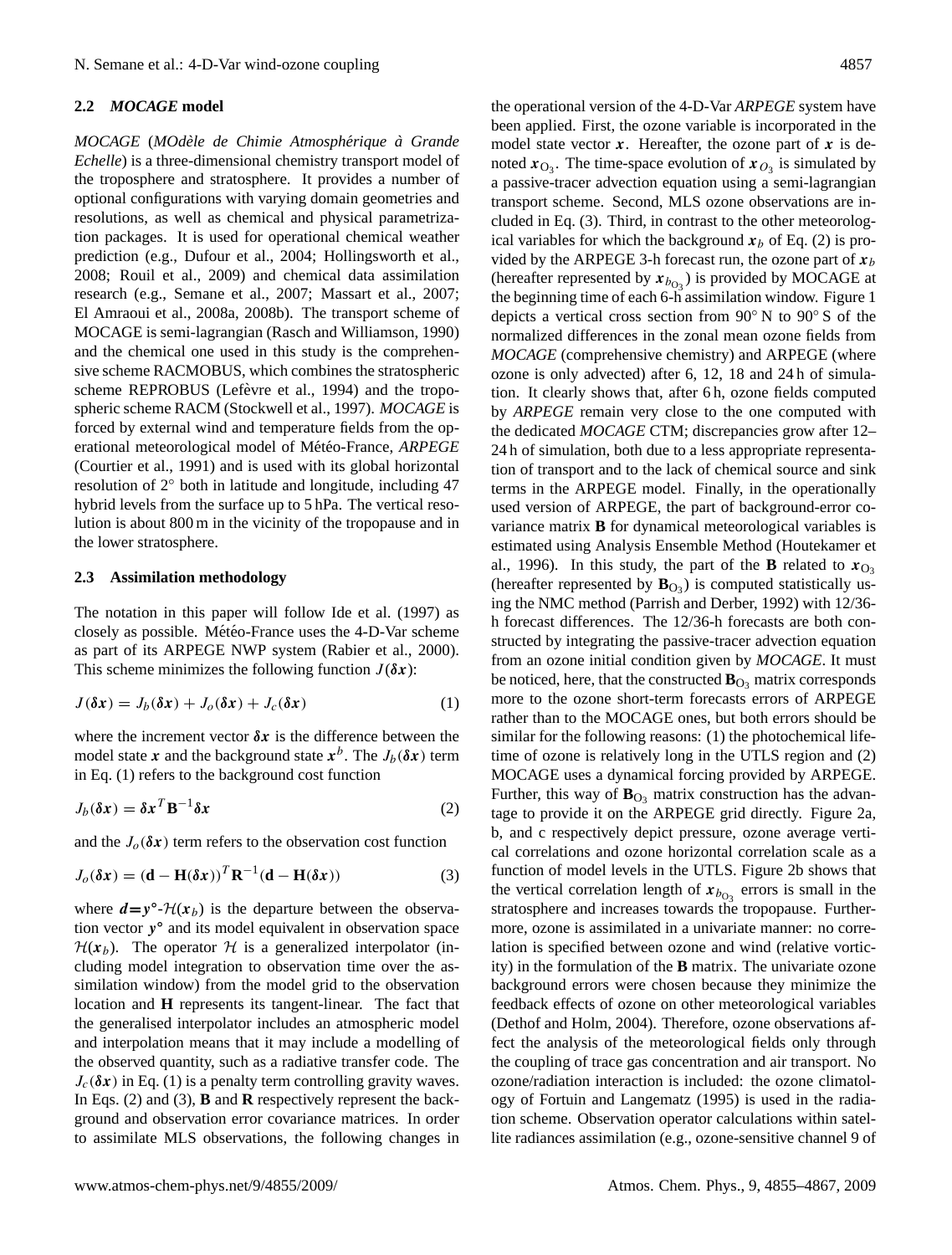

Fig. 1. MOCAGE and ARPEGE ozone zonal mean difference percentage,  $100 \times$ |ARP EGE−MOCAGE| MOCAGE , after 6 **(a)**, 12 **(b)**, 18 **(c)** and 24 h **(d)** of simulation.

HIRS and channel 18 of AMSU-B) also use ozone climatology instead of the new introduced model ozone.

The use of MOCAGE for the background initialization at the beginning of each assimilation cycle is a key component of this study. This initialization replaces the ARPEGE transported ozone field by more realistic values given the fact that the MOCAGE CTM takes into account many processes, which simulate more accurately the ozone evolution in comparison to the only advection process of the ARPEGE model. Moreover, the ARPEGE ozone transport scheme is not very robust, even in places where the photochemical lifetime is very important as the UTLS, in comparison to the MOCAGE transport scheme. Therefore, the ozone field of ARPEGE is updated after 6 hours of simulation in order to prevent its divergence.

# **2.4 Experiment setup**

In order to investigate the impact of the assimilation of MLS ozone profiles on ARPEGE wind fields, two assimilation experiments have been run at a regular low resolution of T107 truncation on 41 levels from the ground up to 1 hPa. The operational version was at a resolution of T358 (stretched grid) on 41 levels in 2006; the current (2008) operational version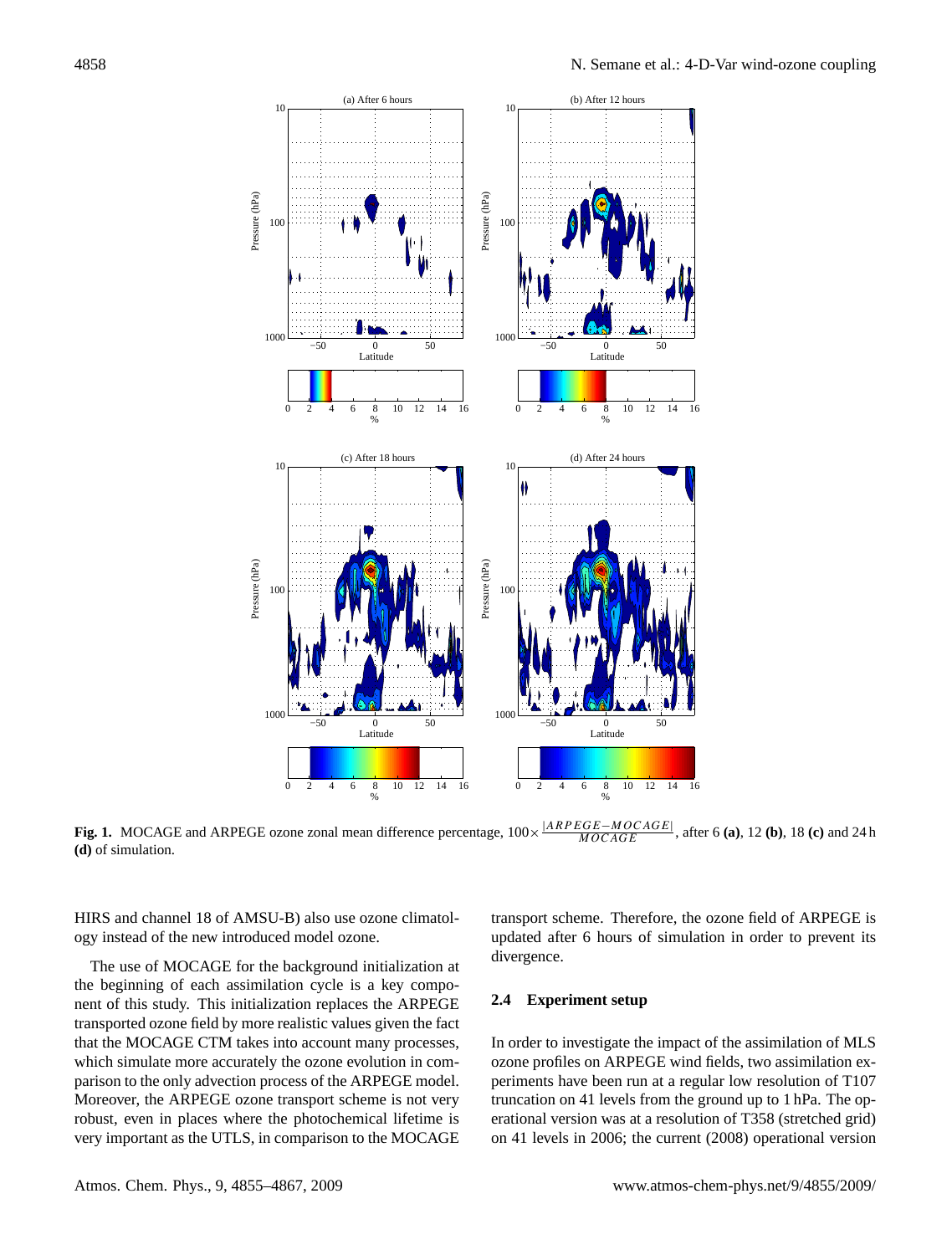

**Fig. 2. (a)** Pressure as a function of model levels in the UTLS, **(b)** Ozone average vertical correlations, and **(c)** Ozone horizontal correlation scale as a function of model levels in the UTLS.

is at a resolution of T538 on 60 levels. In the first experiment (denoted CTL), MLS data are not assimilated. In the second experiment (denoted MLS), MLS ozone profiles, between 215.4 and 1 hPa in the extratropics and between 147 and 1 hPa in the latitudes range  $(30° S-30° N)$ , are assimilated. The MLS and CTL experiments are run over a period of 3 months from 23 January to 22 April 2006. The ozone field is produced by MOCAGE and is only transported over the 6 h assimilation window via ARPEGE. The spinup time was taken into account in the MOCAGE simulation, which was performed 2 months before the beginning of the assimilation experiment starting on 23 January 2006. Other assimilated observations in the CTL and MLS experiments are based on the operational data including surface observations, radiosondes, aircraft reports, and wind profilers, as well as satellite observations such as winds from the geostationary satellites, MODIS winds, QuikSCAT winds, and radiance data from both HIRS and AMSU (Unit-A and Unit-B) sounders aboard the National Oceanic and Atmospheric Administration polar-orbiting satellites (NOAA-15, NOAA-16 and NOAA-17). 4-D-Var assimilates observations within +/−3 h of the analysis time (00:00, 06:00, 12:00 and 18:00 UTC). This is in line with the current operational setup in *ARPEGE*, as this study aims at being in a fully realistic NWP context. The flow of 4-D-Var procedure for the case of 12:00 UTC analysis time is given in Fig. 3.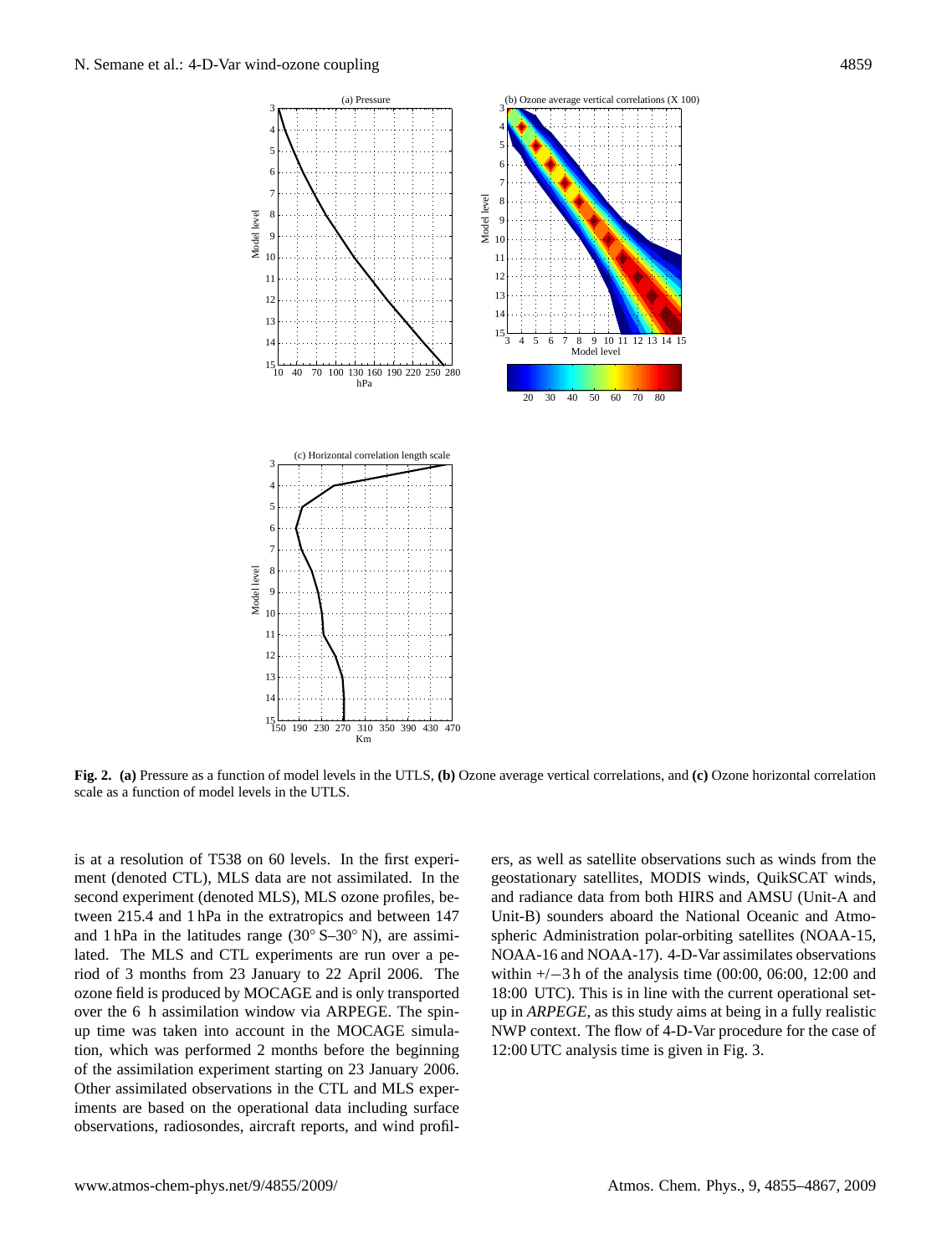

Fig. 3. Flow of 4-D-Var procedure for the case of 12:00 UTC analysis time. **(a)** 3-h forecast from previous ARPEGE analysis is used as background  $x^b$ , (**b**) The ozone background field is provided by MOCAGE,  $(c)$  6-h forecast from  $x^b$  to perform the innovation vector,  $d = y^{\circ}$ - $\mathcal{H}(x^b)$ , over a 6-h assimilation window (09:00 UTC– 15:00 UTC), and **(d)** After the 4-D-Var minimization, the increment analysis is added to the first guess field (valid at 12:00 UTC) to obtain the analysis  $x^a$  at 12:00 UTC.

### **3 Ozone data dynamical impact study**

#### **3.1 OMA and OMF ozone statistics**

Figure 4 displays  $100 \times \frac{OMA}{y^{\theta}}$  (solid line with squares) and  $100 \times \frac{\text{OMF}}{y^{\circ}}$  (dashed line with circles) both averaged in time from 23 January to 21 February 2006 (00:00 and 12:00 UTC analysis times) and over the following latitude bands (a) 30◦ N–90◦ N, (b) 30◦ N–30◦ S, and (c) 30◦ S–90◦ S. Here, OMA and OMF respectively refer to Observation minus Analysis and Observation minus First-guess for ozone. This shows that when MLS data are assimilated, the departures are reduced and the analysis agrees better with the MLS data in comparison to the background. For instance, the assimilation of MLS profiles corrects the background overestimation of ozone in the Northern Hemisphere, by driving the analyses to a value slightly close to MLS observations owing to the negative correction induced by the analysis increment. This overestimation feature of the background has been already diagnosed by [El Amraoui et al.](#page-11-11) [\(2008a\)](#page-11-11) during winter months inside the vortex. The reverse process occurs in the tropics and the Southern Hemisphere at pressure levels greater than 46.4 hPa, where there is a substantial correction of the model underestimation of ozone.

It must be noticed, here, that OMA and OMF ozone statistics only shows that the system is behaving properly. Therefore, further information on system performance can be obtained by comparison against independent data.

#### **3.2 OMF wind statistics**

The OMF residuals produced by a data assimilation system provide a convenient metric of evaluating global analyses. Here, OMF statistics from *ARPEGE* are used to examine how wind assimilation output and their associated OMF bias and standard deviation are affected by the additional assimilation of MLS ozone data. Specifically, ARPEGE wind fields (zonal and meridional components) from the first-guess, 24 h and 48-h forecasts are compared against radiosondes for experiments with and without MLS ozone data. OMF are averaged in time from 23 January to 22 April 2006 (for 00:00 and 12:00 UTC) and over the globe. The number of observations per pressure level, used in the OMF statistics, is given in Table 1. Figure 5 depicts vertical profiles of OMF bias for the CTL (solid line) versus the MLS experiment (dashed line) for both zonal (left hand-side panels) and meridional (right hand-side panels) wind components. The top, middle and bottom panels correspond to the first guess, 24-h and 48-h forecasts, respectively. In comparison to the CTL, the MLS experiment has smaller biases in the lower stratosphere for both zonal and meridional winds. The middle and bottom panels of Fig. 5 confirm that information added in the MLS experiment is successfully retained in the 24/48-h forecasts in the lower stratosphere. OMF standard deviations, not shown here, are very close for both experiments. Overall, the addition of MLS ozone data improves the agreement between the wind fields and the verifying radiosondes data over the globe. The observation minus first guess biases (top panels of Fig. 5) show that the wind response signal due to the MLS data assimilation is nearly vertically uniform between 20 and 100 hPa for the zonal component. It has, however, a pronounced positive peak between 30 and 50 hPa for the meridional wind component. This response signal difference between the two components of the wind has also been pointed out by [Riishøjgaard](#page-12-6) [\(1996\)](#page-12-6). In fact, the direction of the flow with respect to the gradient of the tracer concentration is a key parameter that governs the wind response to the tracer data assimilation. Indeed, when the flow is aligned with the gradient of the tracer concentration, the tracer assimilation affects considerably the wind during the adjoint calculation (this can be easily inferred from the simplified Euler-Lagrange equations used by Holm et al. 1999). In the top right-hand side panel of Fig. 5, the peak in the bias reduction of the wind meridional component corresponds to the altitudes where the meridional component of ozone gradient is large; this is typically true for the middle and high latitudes. To summarize, the MLS ozone data provide a beneficial signal in the ARPEGE wind fields. Even though the ozone data dynamical impact is not very large, it is not neutral and mostly positive over a meteorological data sparse region (e.g., the lower stratosphere). It must be noticed that the dynamical impact of the MLS data depends very much on how the information contained in the data is extracted and incorporated into the initial condition. Yet, a good MLS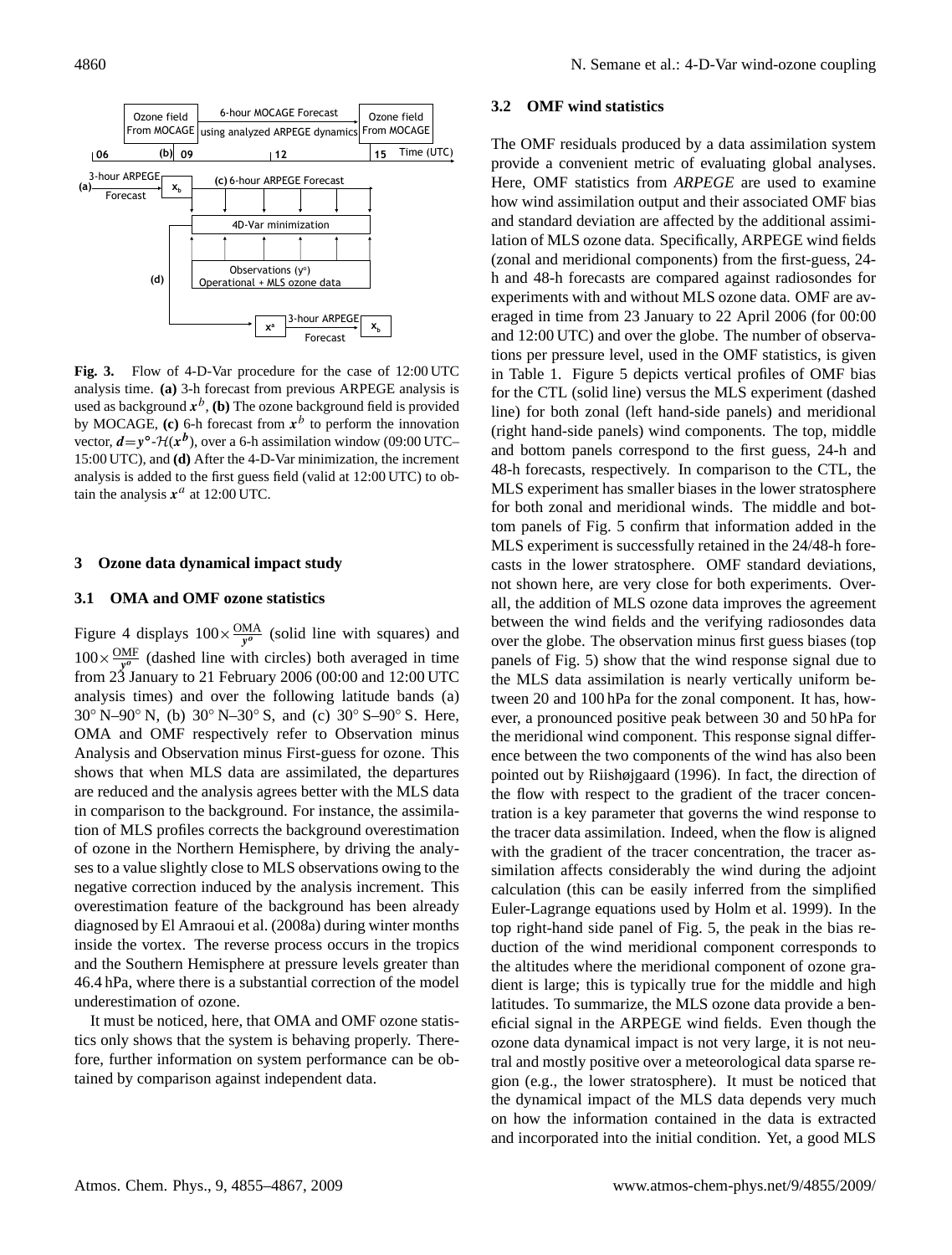

Fig. 4.  $100 \times \frac{OMA}{y^o}$  (solid line with squares) and  $100 \times \frac{OMF}{y^o}$  (dashed line with circles) for ozone, both averaged in time from 23 January to 21 February 2006 (00:00 and 12:00 UTC analysis times) and over the following latitude bands **(a)** 30◦ N–90◦ N, **(b)** 30◦ N–30◦ S, and **(c)** 30° S–90° S.

dataset, which is unbiased with respect to the background, could probably improve the wind analysis even more. Note that, in this work, no bias correction has been applied in the first approach.

## **3.3 Degrees of Freedom for Signal**

A traditional way of estimating data impact in a assimilation system is to perform Observing System Experiments (OSEs). It consists of removing one particular dataset over a long assimilation period. One then evaluates the forecast scores, compared to a reference assimilation using the complete set of observations [\(Bouttier and Kelly,](#page-11-16) [2001\)](#page-11-16). This procedure provides the impact of observations on the forecasts and not on the analyses themselves [\(Desroziers et al.,](#page-11-7) [2005\)](#page-11-7). In the perspective of diagnosing the direct impact of observations on the analyses, other diagnostics such as Degree of Freedom for Signal and variance reduction were developed. This study is based on these two diagnostics. The Degrees of Freedom for Signal (DFS) provide a measure of the gain in information brought by the observations [\(Rodgers,](#page-12-19) [2000;](#page-12-19) [Fisher,](#page-11-17) [2003\)](#page-11-17). In a linear framework, DFS is algebraically defined by the trace of the **HK** matrix

$$
DFS = Tr(\mathbf{HK}) \tag{4}
$$

where **K** refers to the Kalman gain matrix, which only depends on the specified statistics of the assimilating system

$$
\mathbf{K} = \mathbf{B}\mathbf{H}^T (\mathbf{H}\mathbf{B}\mathbf{H}^T + \mathbf{R})^{-1}
$$
 (5)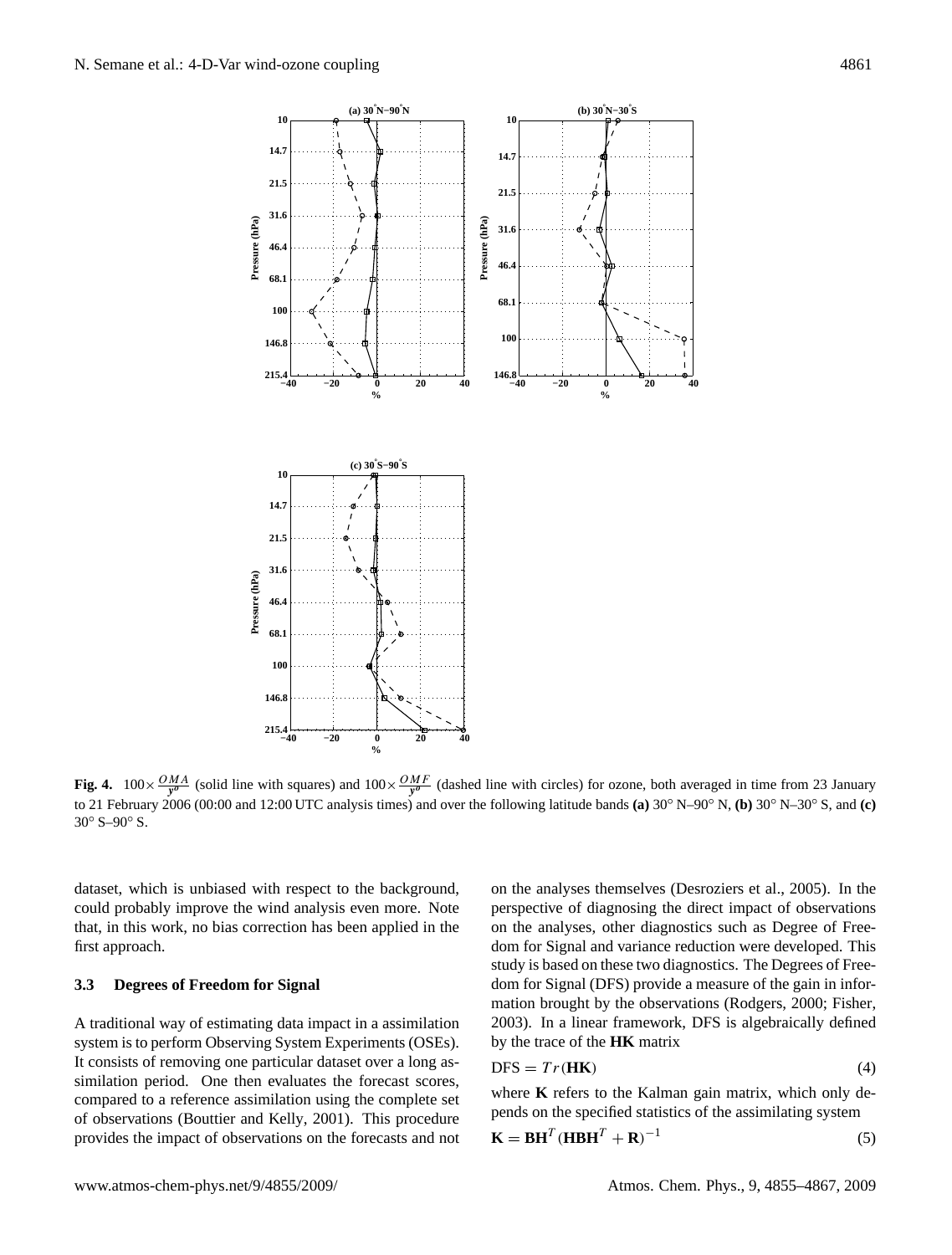

**Fig. 5.** Comparison of *ARPEGE* winds against radiosondes. Observation minus forecast residuals (OMF) are globally and time averaged from 23 January to 22 April 2006 for the CTL experiment (solid line) and the MLS experiment (dashed line) for both zonal (left hand-side panels) and meridional (right hand-side panels) wind components. The top, middle and bottom panels correspond to the first guess, 24-h and 48-h forecasts, respectively.

Like in [Chapnik et al.](#page-11-18) [\(2006\)](#page-11-18), the DFS is approximated here by using the method of [Desroziers and Ivanov](#page-11-19) [\(2001\)](#page-11-19). Indeed, one normal ozone analysis  $x^a$  and a perturbed one  $x^{a*}$ , performed with perturbed observations  $y^{a*}$  based on the method of [Desroziers et al.](#page-11-7) [\(2005\)](#page-11-7), are used to estimate the partial Degrees of Freedom for Signal associated with a particular subset of observations (called  $DFS<sub>i</sub>$ ) through the following expression:

$$
DFS_i = \delta y_i^o{}^T \mathbf{R}_i^{-1} \Pi_i \mathbf{H} \delta x^a (\delta y^o)
$$
 (6)

where the subscript *i* refers to a specific subset and  $\mathbf{R}_i$ presents its observation error covariance matrix.  $\Pi_i$  is the projection operator that allows us to pass from the complete

dataset used in the assimilation to the subset *i*.  $\delta y_i^o = \Pi_i \delta y^o$ is the projection of the vector of perturbations  $\delta y^{\theta}$  onto the subset  $i$ ,

$$
\delta y^o = y^{o*} - y^o \tag{7}
$$

and  $\delta x^a(\delta y^o)$  is the perturbation on the analysis produced by a perturbation on the complete assimilated dataset:

$$
\delta x^a (\delta y^o) = x^{a*} - x^a \tag{8}
$$

The partial Degrees of Freedom for Signal associated with a particular subset of observations can be determined if the associated error characteristics of these observations are not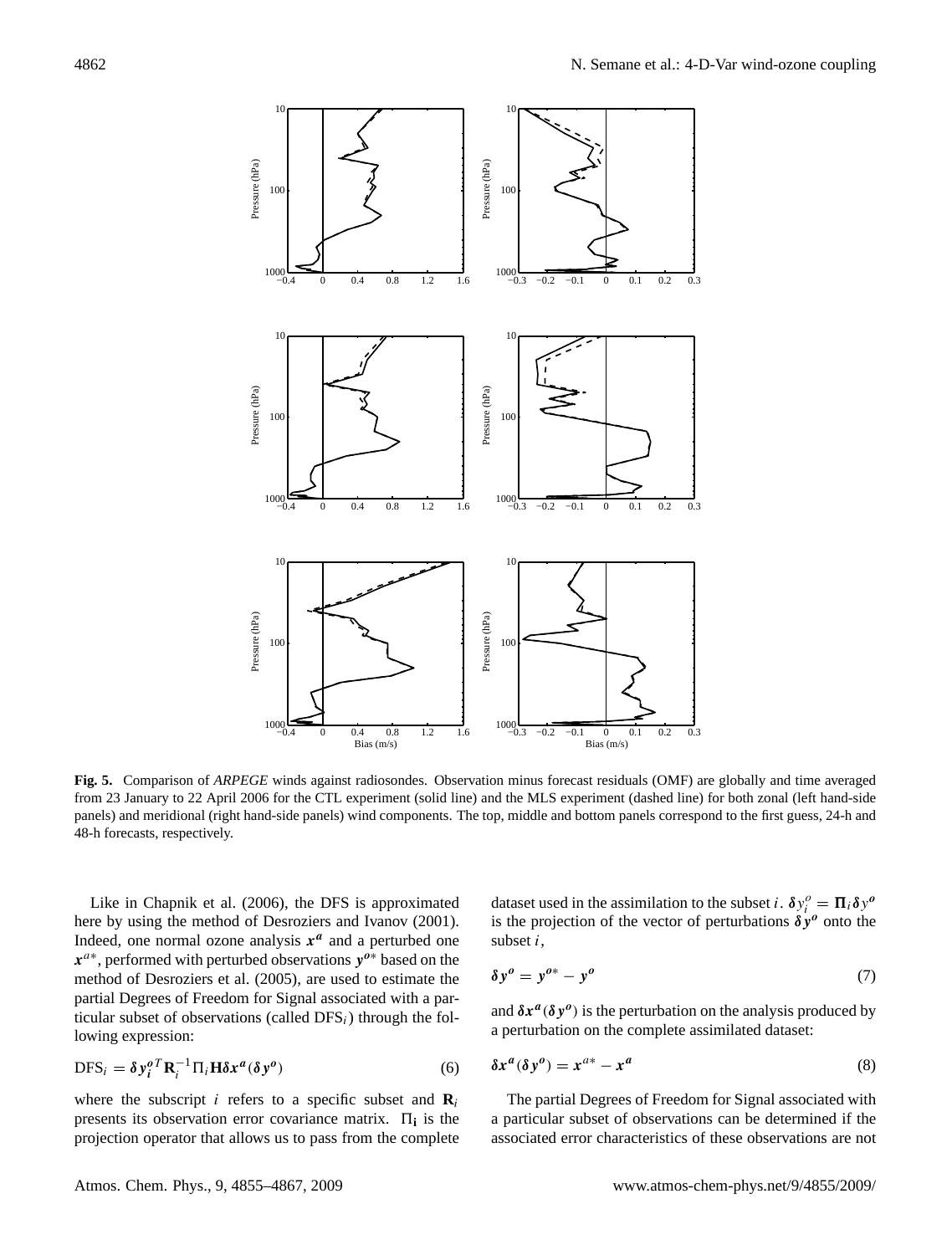

**Fig. 6. (a)** Observation number averaged in time from 23 January to 21 February 2006 (00:00 and 12:00 UTC analysis times) and over the globe for the following specific subsets: MLS ozone data on specific pressure levels and humidity-sensitive channel radiances from the HIRS sounder on NOAA-16 (channels 11 and 12) and the AMSU-B sounders on NOAA-16 and NOAA-17 (channels 18, 19 and 20), (b)  $100 \times \frac{\sigma_{oj}}{y^{\theta_i}}$ averaged over the globe and over the same period and for the same data as before,  $(c)$  DFS<sub>i</sub> averaged over the same period and for the same data as before.

correlated to the rest of the observation errors in the specified **R** matrix. In fact, if it is assumed that the complete set of observations can be split between observation subsets with independent errors, then matrix **R** is block-diagonal. The complete assimilated dataset over a 6-h assimilation window is perturbed one-time and the Eq. (6) is evaluated for each assimilation cycle for a one-month period.

Figure 6a, b and c respectively show the observation number,  $100 \times \frac{\sigma_{oi}}{y_i^o}$  and DFS<sub>i</sub>, all averaged in time from 23 January to 21 February 2006 (00:00 and 12:00 UTC analysis times) and over the globe for the following specific subsets: MLS ozone data on specific pressure levels and humidity-sensitive channel radiances from the HIRS sounder on NOAA–16 (channels 11 and 12) and the AMSU-B sounders on NOAA–

16 and NOAA–17 (channels 18, 19 and 20).  $\sigma_{oi}$  refers to the observation-error of the subset i. One can see that the MLS data covering the 68.1–31.6 hPa vertical pressure range are the most informative and their information content is nearly of the same order as humidity-sensitive channel radiances. The fact that the first pressure 100–215.4 hPa range does not provide significantly more information in comparison to the pressure 68.1–31.6 hPa range, is probably due to a combination of factors. First, the variances of observation error for the first range are significantly greater than those of the second one. Second, the assumed horizontal correlation of background errors introduces a degree of redundancy into the information provided by the observation within the scale length of the correlation. This latter is smaller for the second pressure range in comparison to the first one (see Fig. 2c).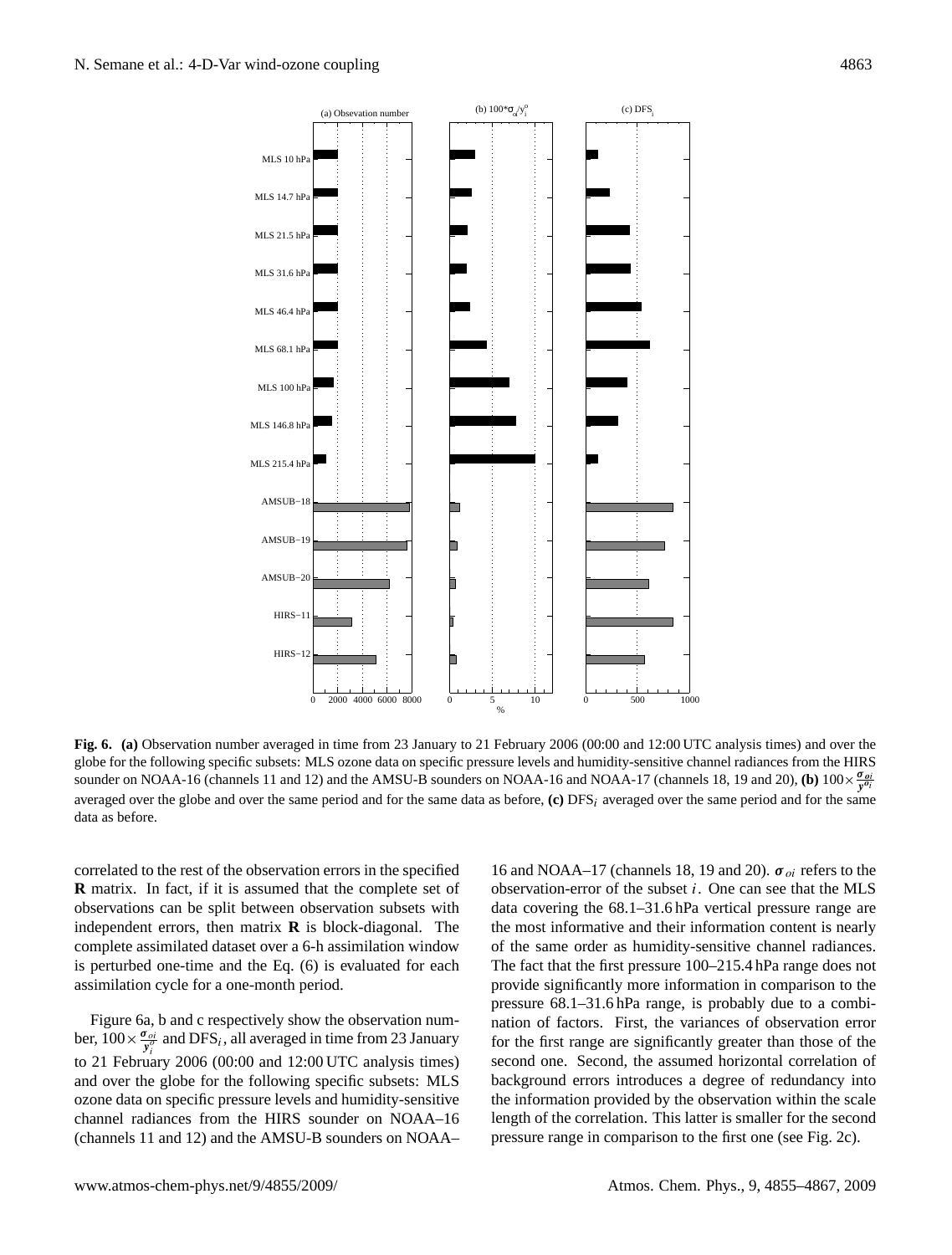

**Fig. 7.** Error variance reduction  $(r_i)$  mean for relative vorticity (a) and horizontal divergence (b) brought by the following specific subsets: MLS ozone data on specific pressure levels and humidity-sensitive channel radiances from the HIRS sounder on NOAA-16 (channels 11 and 12) and the AMSU-B sounders on NOAA-16 and NOAA-17 (channels 18, 19 and 20). The mean is obtained by averaging the daily  $r_i$  (00:00) and 12:00 UTC analysis times) of a one-month period from 23 January 2006 to 21 February 2006.

#### **3.4 Error variance reduction diagnostics**

The error variance reduction method introduced by [Desroziers et al.](#page-11-7) [\(2005\)](#page-11-7) diagnoses the direct impact of a specific observation subset on a specific analysis field. It provides, hence, useful information on the use of observations in an operational analysis. It is used here in order to objectively diagnose the impact of ozone data on the wind analysis in terms of horizontal divergence and relative vorticity, in comparison to humidity-sensitive channel radiances from both HIRS and AMSU-B sounders. The error variance reduction, for horizontal divergence or relative vorticity, is estimated by using the following expression:

$$
r_i = \delta y_i^o{}^T \mathbf{R_i}^{-1} \Pi_i \mathbf{H} \mathbf{B} \mathbf{L}^T \mathbf{L} \delta \mathbf{x}^a (\delta \mathbf{y}^o)
$$
 (9)

where **L** is a mapping, which corresponds here to a projection operator onto the two selected model variables that are directly linked to the wind field: horizontal divergence and relative vorticity. DFS<sub>i</sub> can be derived from the  $r_i$  expression by considering the special case of  $\mathbf{L} = \mathbf{B}^{-1/2}$ .

Figure 7 presents  $r_i$  for relative vorticity (a) and horizontal divergence (b) averaged over the same period and for the same data as those used for the  $DFS<sub>i</sub>$  diagnostics. It clearly shows that the contribution of MLS ozone dataset to the reduction in error between the background error and the analysis error of wind fields is larger for horizontal divergence field in comparison to HIRS and AMSU-B channel contributions. The vertical distribution of error variance reductions brought by ozone data for both horizontal diver-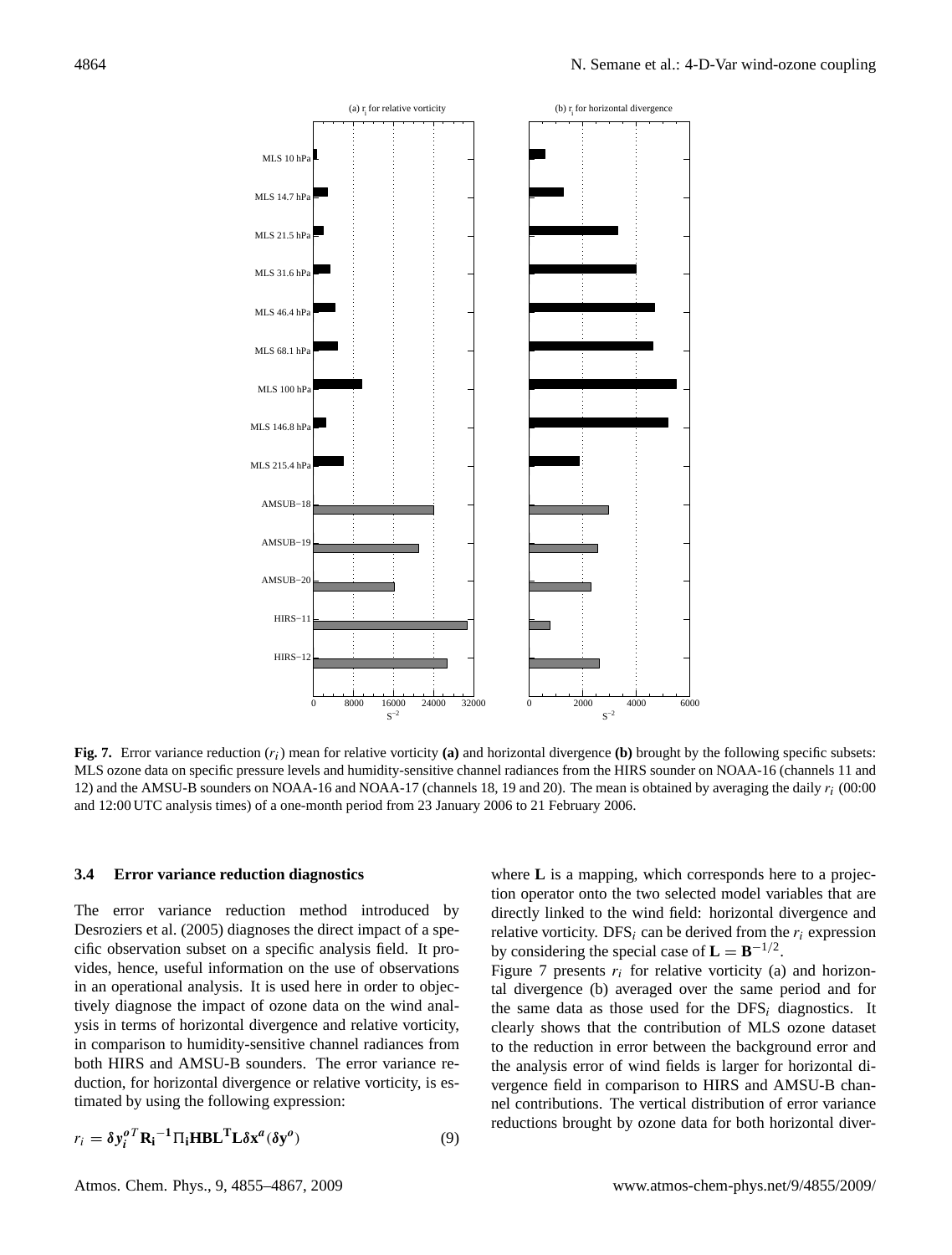| Pressure (hPa) | N. Obs. | Pressure (hPa) | N. Obs  | Pressure (hPa) | N. Obs  | Pressure (hPa) | N. Obs |
|----------------|---------|----------------|---------|----------------|---------|----------------|--------|
| 10             | 137905  | 70             | 150 144 | 250            | 196573  | 600            | 108615 |
| 20             | 165 619 | 100            | 206210  | 300            | 199 299 | 700            | 188118 |
| 30             | 170677  | 150            | 228913  | 400            | 190044  | 850            | 140236 |
| 50             | 159 185 | 200            | 214988  | 500            | 186961  | 925            | 103808 |
|                |         |                |         |                |         |                |        |

**Table 1.** Number of radiosonde observations (N. Obs) per pressure level in hPa, used in OMF wind statistics.

gence and relative vorticity is not uniform as a function of pressure. The lower pressure levels of MLS in the UTLS (100–215.4 hPa) has the most important influence on relative vorticity. This was expected as there is a strong correlation between ozone and potential vorticity in the vicinity of the tropopause level. The difference between  $DFS<sub>i</sub>$  and  $r_i$  at these levels could be the fact that the assumed horizontal correlation of background errors introduces a degree of redundancy into the information provided by the observation within the scale length of the correlation leading to a smaller  $DFS_i$  in comparison to  $r_i$ . Besides, the relative vorticity and horizontal divergence fields are not influenced by ozone in a similar way. This is likely a manifestation of the multivariate analysis structures implied by the balance operator (based on the geostrophic linear balance between mass and wind). Further, the large error variance reductions brought by humidity radiances on relative vorticity compared to those on horizontal divergence, can be explained by the fact that these radiances (e.g., HIRS channels) are rather sensitive to temperature (but to a lesser extent when compared to humidity). This gives them the possibility to affect the relative vorticity not only via the 4-D-Var wind-humidity coupling, but also implicitly through the balance operator owing to the temperature-relative vorticity correlations. Note that humidity-sensitive radiances can also influence the analysis of the temperature field and thereby its background-error variance reduction, through the model physics given the fact that temperature analysis response is dependent on the "drying" or "wetting" analysis effect of these radiances. Model dynamics are able to efficiently extract information on an unobserved component of the flow (the wind) from information on both humidity and ozone data. Intrinsically linked to the four-dimensional nature of the assimilation, the wind-ozone and wind-humidity couplings generate wind increments both from ozone and humidity-sensitive measurements leading to the reduction of the wind background error variance. As it has been elegantly introduced by [Andersson et al.](#page-11-0) [\(1994\)](#page-11-0),

the process could be described as retrieval/assimilation of "water-vapor winds" from humidity-sensitive radiances and of "ozone winds" from MLS observations.

#### **4 Conclusions**

In this work, MLS ozone profiles have been assimilated in the ARPEGE 4-D-Var together with operational observations. This was carried out to determine to what extent the wind-ozone coupling, within the forecast model and its adjoint, could provide wind increments in response to remotely-sensed MLS ozone information. In the designed MLS assimilation experiment the ozone is re-initialized from the *MOCAGE* CTM every 6 h, however, the meteorological fields continue their temporal evolution through the assimilation cycles.

A data impact study with 4-D-Var analysis was conducted from 23 January to 22 April 2006. The statistics on observation minus forecast produced by *ARPEGE* allowed a description of how the ozone observations affect wind fields. Indeed, it was found that the major impact of ozone on wind fields, diagnosed within the MLS data assimilation experiment, consists of a slight improvement in the wind fields in the lower stratosphere where meteorological data are sparse. In addition, the forecasts issued after assimilation of MLS ozone data are found to be closer to the wind observations than the forecasts issued without MLS. Further, the Degrees of Freedom for Signal diagnostics showed that the MLS data covering the 68.1–31.6 hPa vertical pressure range are the most informative and their information content is nearly of the same order as humidity-sensitive radiances. Furthermore, the error variance reduction diagnostics showed that MLS ozone observations positively contribute to the reduction of the global initial background error variance of the wind fields. Moreover, they bring additional information and in terms of horizontal divergence, this contribution is larger than that given by HIRS and AMSU-B.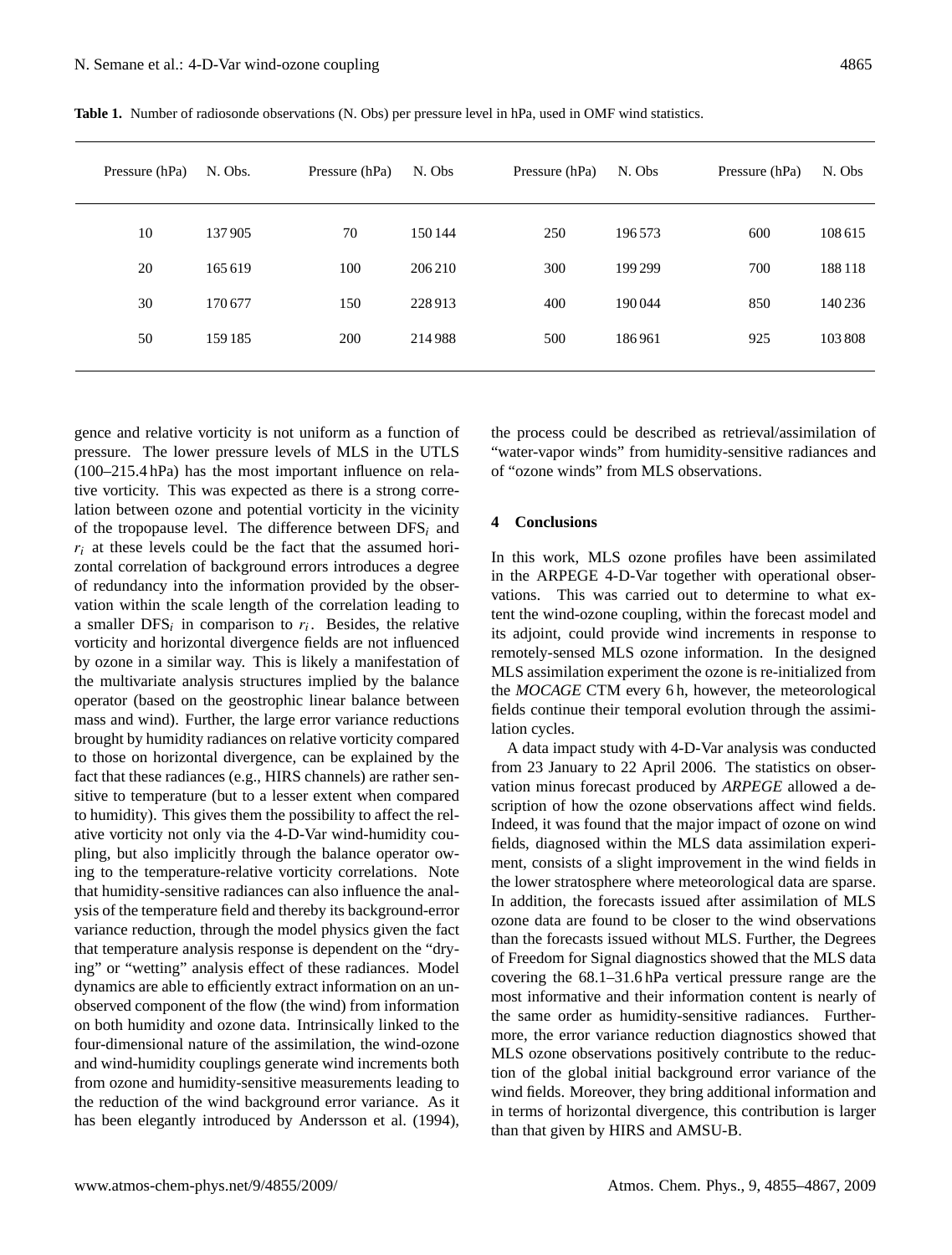The main conclusion is that it is possible to improve the wind simulation of *ARPEGE* by adding MLS ozone data to the assimilation system. The improvement of lower stratospheric wind forecasts inferred from MLS data demonstrated the potential benefit for including ozone assimilation in an operational framework.

Now as the dynamical impact of the real ozone observations is found to be positive, the next step of this work will concentrate more on the optimal estimation of the background error covariance matrix, which should be based on the MOCAGE forecast differences and not on the ARPEGE ones. Besides, given the fact that both HIRS 9 and AMSU-B 18 channels have ozone Jacobians that peak in the UTLS, and since assimilating EOS MLS data seems to give a more accurate ozone analysis in this region, the use of the assimilated ozone in the HIRS and AMSU-B observation operator calculations may improve radiance assimilation, compared to the case where ozone climatology is used.

In ongoing work, the impact of dynamical forcing resulted from *ARPEGE* (from the MLS experiment) on the *MOCAGE* CTM, is under examination. In fact, the new meteorological fields produced by the MLS experiment are used as new dynamical forcing for *MOCAGE*. The impact of this new forcing on *MOCAGE* in terms of ozone evolution will be assessed in comparison to a control run of MOCAGE using the standard dynamical forcing derived from the *ARPEGE* control experiment without MLS assimilation. As the MLS data are not available in near-real time, their assimilation could not be implemented in an operational weather forecasting. However, one could envision the assessment, as done in this work, of the derived benefit from assimilating ozone data (IASI and GOME-2 instruments) of Metop satellite measurements launched on 19 October 2006, and which are available in near-real time to operational centres.

*Acknowledgements.* The authors would like to thank Jean Pailleux from Météo–France for his useful suggestions. This research is supported by Météo–France and the Centre National d'Etudes Spatiales (CNES). This work was also supported in the context of the EU-funded Framework V project ASSET (contract EVK2- CT-2002-00137). MLS data were downloaded from the NASA Goddard Space Flight Center.

Edited by: W. Lahoz

#### **References**

- <span id="page-11-0"></span>Andersson, E., Pailleux, J., Thepaut, J.-N., Eyre, J. R., McNally, A. ´ P., Kelly, G. A., and Courtier, P.: Use of cloud-cleared radiances in three/four-dimensional variational data assimilation, Q. J. Roy. Meteor. Soc., 120, 627–653, 1994.
- <span id="page-11-16"></span>Bouttier, F. and Kelly, G.: Observing-system experiments in the ECMWF 4-D-Var data assimilation system, Q. J. Roy. Meteor. Soc., 127, 1469–1488, 2001.
- <span id="page-11-2"></span>Cariolle, D. and Morcrette, J.-J.: A linearized approach to the radiative budget of the stratosphere influence of the ozone distribution,

Geophys. Res. Lett., 33, L05806, doi:10.1029/2005GL025597, 2006.

- <span id="page-11-18"></span>Chapnik, B., Desroziers, G., Rabier, F., and Talagrand, O.: Diagnosis and tuning of observational error statistics in a quasioperational data assimilation setting, Q. J. Roy. Meteor. Soc., 132, 543–565, 2006.
- <span id="page-11-13"></span>Courtier, P., C. Freydier, Geleyn, J.-F., Rabier, F., and Rochas, M.: The ARPEGE project at Météo–France, in Workshop on numerical methods in atmospheric models, 2, 193–231, 1991.
- <span id="page-11-6"></span>Daley, R.: Estimating the Wind Field from Chemical Constituent Observations: Experiments with a One-Dimensional Extended Kalman Filter, Mon. Weather. Rev., 123, 181–198, 1995.
- <span id="page-11-4"></span>Danielsen, E. F.: Stratospheric-tropospheric exchange based on radioactivity, ozone and potential vorticity, J. Atmos. Sci., 25, 502– 518, 1968.
- <span id="page-11-5"></span>Davis, C., Low-Nam, S., Shapiro, M. A., Zou, X., and Krueger, A. J.: Direct retrieval of wind from Total Ozone Mapping Spectrometer (TOMS) data: Examples from FASTEX, Q. J. Roy. Meteor. Soc., 125, 3375–3391, 1999.
- <span id="page-11-3"></span>Derber, J. C. and Wu, W.-S.: The use of TOVS cloud-cleared radiances in the NCEP SSI analysis system, Mon. Weather Rev., 126, 2287–2302, 1998.
- <span id="page-11-19"></span>Desroziers, G. and Ivanov, S.: Diagnosis and adaptivee tuning of information error parameters in a variational assimilation, Q. J. Roy. Meteor. Soc., 127, 1433–1452, 2001.
- <span id="page-11-7"></span>Desroziers, G., Brousseau, P., and Chapnik, B.: Use of randomization to diagnose the impact of observations on analyses and forecasts, Q. J. Roy. Meteor. Soc., 131, 2821–2837, 2005.
- <span id="page-11-14"></span>Dethof, A. and Holm, E. V.: Ozone assimilation in the ERA-40 reanalysis project, Q. J. Roy. Meteor. Soc., 130, 2851–2872, 2004.
- <span id="page-11-10"></span>Dufour, A., Amodei, M., Ancellet, G., and Peuch, V.-H. : Observed and modelled "chemical weather" during ESCOMPTE, Atmos. Res., 74(1–4), 161–189, 2004.
- <span id="page-11-11"></span>El Amraoui, L., Peuch, V.-H., Ricaud, P., Massart, S., Semane, N., Teyssedre, H., Cariolle, D., and Karcher, F.: Ozone loss in ` the 2002–2003 Arctic vortex deduced from the assimilation of Odin/SMR  $O_3$  and N<sub>2</sub>O measurements: N<sub>2</sub>O as a dynamical tracer, Q. J. Roy. Meteor. Soc., 134, 217–228, 2008a.
- <span id="page-11-12"></span>El Amraoui, L., Semane, N., Peuch, V.-H., and Santee, M. L.: Investigation of dynamical processes in the polar stratospheric vortex during the unusually cold winter 2004/2005, Geophys. Res. Lett., 35, L03803, doi:10.1029/2007GL031251, 2008b.
- <span id="page-11-1"></span>Eskes, H., Segers, A., and van Velthoven, P.: Ozone forecasts of the stratospheric polar vortex-splitting event in September 2002, J. Atmos. Sci., 62, 812–821, 2005.
- <span id="page-11-9"></span>Feng, L., Brugge, R., Holm, E. V., Harwood, R. S., O'Neill, A., Filipiak, M. J., Froidevaux, L., and Livesey, N.: Four-dimensional variational assimilation of ozone profiles from the Microwave Limb Sounder on the Aura satellite, J. Geophys. Res., 113, D15S07, doi:10.1029/2007JD009121, 2008.
- <span id="page-11-17"></span>Fisher, M.: Estimation of entropy reduction and degrees of freedom for signal for large variational analysis systems, Technical Memo., 397, ECMWF, Reading, UK, 2003.
- <span id="page-11-15"></span>Fortuin, J. and Langematz, U.: An update on the global ozone climatology and on concurrent ozone and temperature trends, In SPIE Proceedings Series: Atmospheric Sensing and Modeling, 2311, 207–216, 1995.
- <span id="page-11-8"></span>Froidevaux, L., Livesey, N. J., Read, W. G., et al.: Early validation analyses of atmospheric profiles from EOS MLS on the Aura